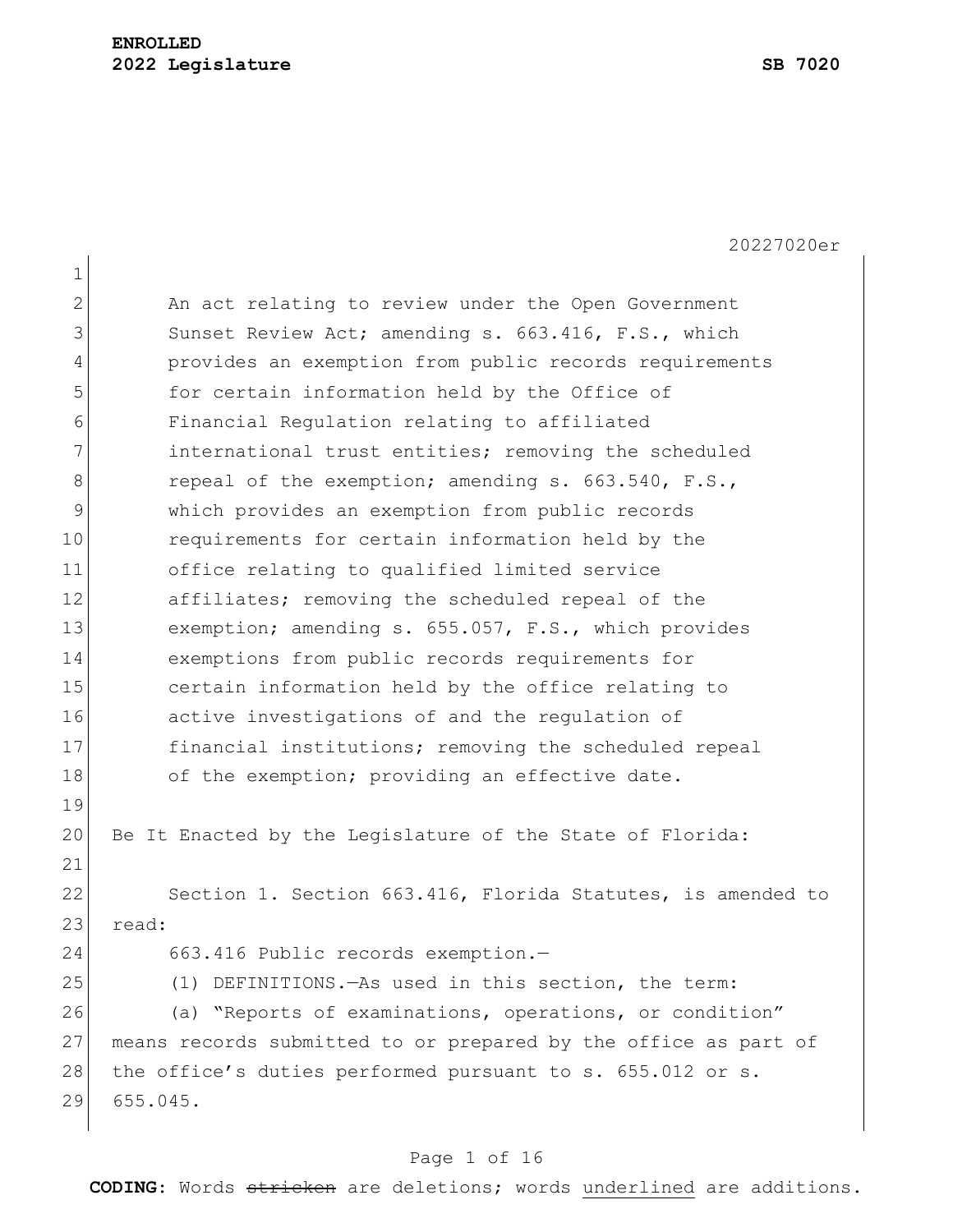(b) "Working papers" means the records of the procedure followed, the tests performed, the information obtained, and the conclusions reached in an investigation or examination performed under s. 655.032 or s. 655.045. The term includes planning documentation, work programs, analyses, memoranda, letters of confirmation and representation, abstracts of the books and records of a financial institution, as defined in s. 655.005, and schedules or commentaries prepared or obtained in the course 38 of such investigation or examination.

 (2) PUBLIC RECORDS EXEMPTION.—The following information held by the office is confidential and exempt from s. 119.07(1) 41 and s. 24(a), Art. I of the State Constitution:

 (a) Any personal identifying information of the customers 43 or prospective customers of an affiliated international trust entity which appears in the books and records of an 45 international trust company representative office or in records relating to reports of examinations, operations, or condition of 47 an international trust company representative office, including 48 working papers.

 (b) Any portion of a list of names of the shareholders or members of an affiliated international trust entity.

 (c) Information received by the office from a person from 52 another state or country or the Federal Government which is otherwise confidential or exempt pursuant to the laws of that 54 state or country or pursuant to federal law.

 (3) AUTHORIZED RELEASE OF CONFIDENTIAL AND EXEMPT INFORMATION.—Information made confidential and exempt under 57 subsection (2) may be disclosed by the office:

(a) To the authorized representative or representatives of

### Page 2 of 16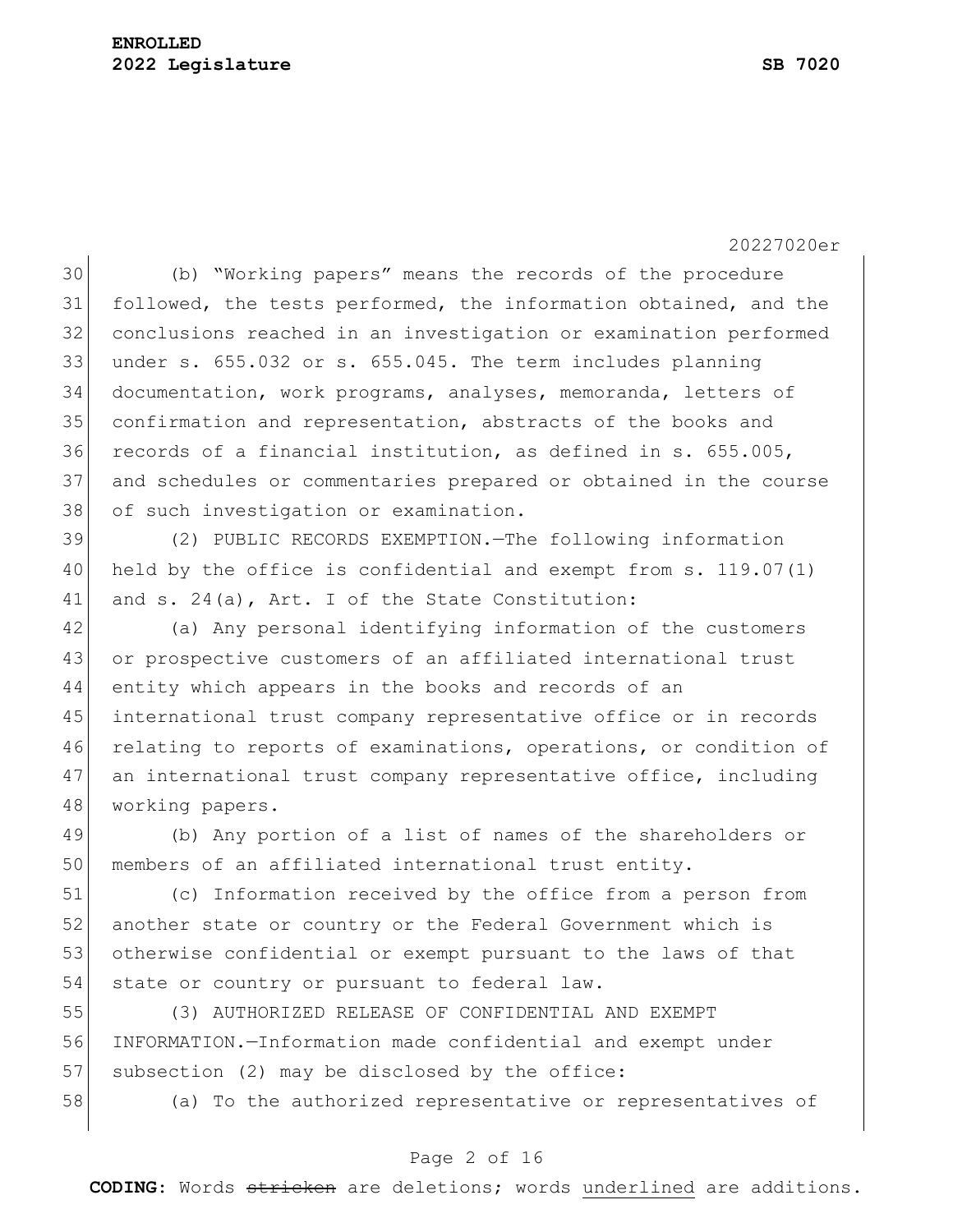|    | 20227020er                                                       |  |  |  |  |  |  |  |
|----|------------------------------------------------------------------|--|--|--|--|--|--|--|
| 59 | the international trust company representative office under      |  |  |  |  |  |  |  |
| 60 | examination. The authorized representative or representatives    |  |  |  |  |  |  |  |
| 61 | must be identified in a resolution or by written consent of the  |  |  |  |  |  |  |  |
| 62 | board of directors, or the equivalent, of the international      |  |  |  |  |  |  |  |
| 63 | trust entity.                                                    |  |  |  |  |  |  |  |
| 64 | (b) To a fidelity insurance company, upon written consent        |  |  |  |  |  |  |  |
| 65 | of the board of directors, or the equivalent, of the             |  |  |  |  |  |  |  |
| 66 | international trust entity.                                      |  |  |  |  |  |  |  |
| 67 | (c) To an independent auditor, upon written consent of the       |  |  |  |  |  |  |  |
| 68 | board of directors, or the equivalent, of the international      |  |  |  |  |  |  |  |
| 69 | trust entity.                                                    |  |  |  |  |  |  |  |
| 70 | (d) To the liquidator, receiver, or conservator for the          |  |  |  |  |  |  |  |
| 71 | international trust entity, if a liquidator, receiver, or        |  |  |  |  |  |  |  |
| 72 | conservator is appointed. However, any portion of the            |  |  |  |  |  |  |  |
| 73 | information which discloses the identity of a customer or        |  |  |  |  |  |  |  |
| 74 | prospective customer of the international trust entity, or a     |  |  |  |  |  |  |  |
| 75 | shareholder or member of the international trust entity, must be |  |  |  |  |  |  |  |
| 76 | redacted by the office before releasing such portion to the      |  |  |  |  |  |  |  |
| 77 | liquidator, receiver, or conservator.                            |  |  |  |  |  |  |  |
| 78 | (e) To a law enforcement agency in furtherance of the            |  |  |  |  |  |  |  |
| 79 | agency's official duties and responsibilities.                   |  |  |  |  |  |  |  |
| 80 | (f) To the appropriate law enforcement or prosecutorial          |  |  |  |  |  |  |  |
| 81 | agency for the purpose of reporting any suspected criminal       |  |  |  |  |  |  |  |
| 82 | activity.                                                        |  |  |  |  |  |  |  |
| 83 | (g) Pursuant to a legislative subpoena. A legislative body       |  |  |  |  |  |  |  |
| 84 | or committee that receives records or information pursuant to    |  |  |  |  |  |  |  |
| 85 | such a subpoena must maintain the confidential status of the     |  |  |  |  |  |  |  |
| 86 | records or information, except in a case involving the           |  |  |  |  |  |  |  |
| 87 | investigation of charges against a public official subject to    |  |  |  |  |  |  |  |

# Page 3 of 16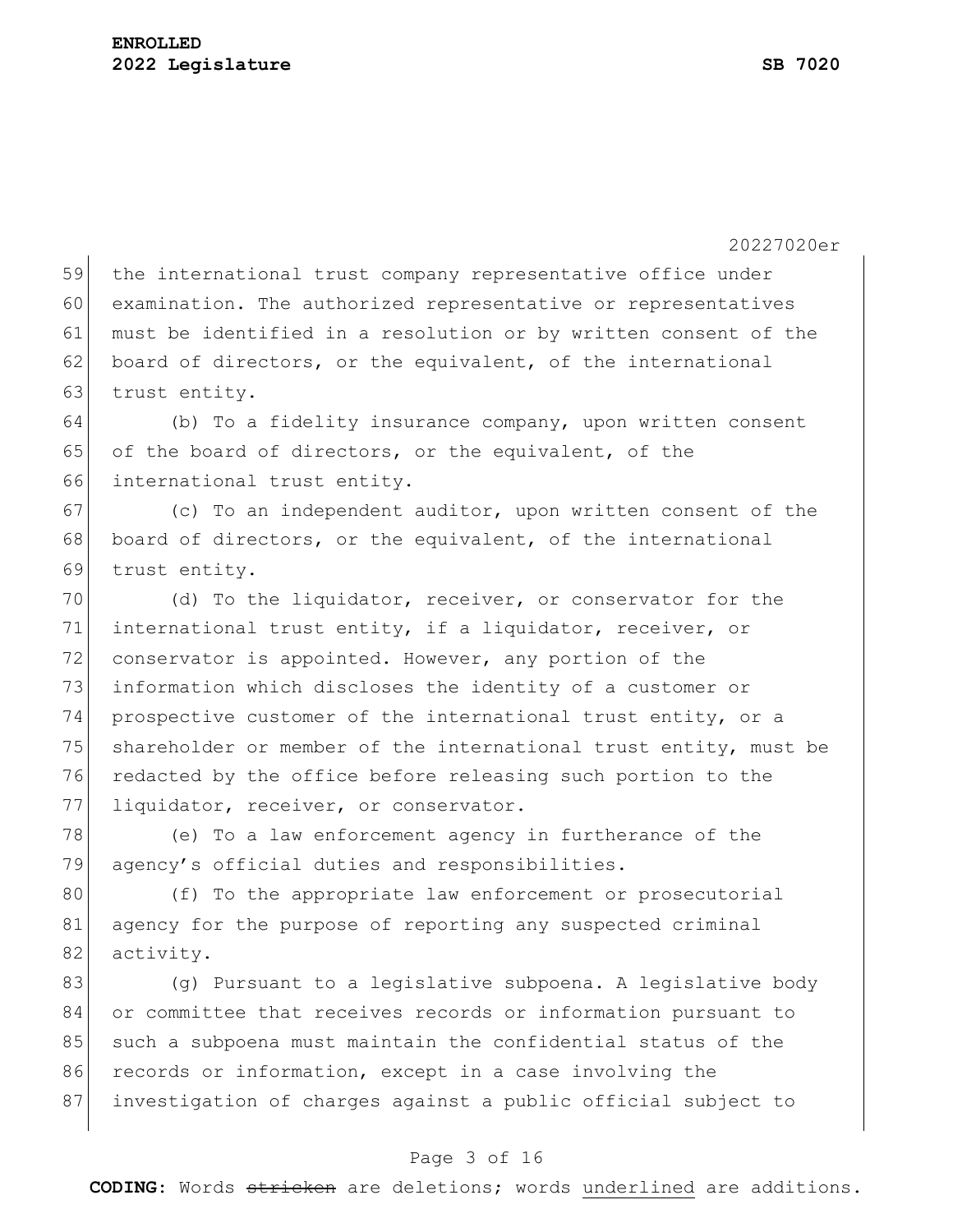|     | 20227020er                                                       |  |  |  |  |  |  |  |
|-----|------------------------------------------------------------------|--|--|--|--|--|--|--|
| 88  | impeachment or removal, in which case the records or information |  |  |  |  |  |  |  |
| 89  | may be disclosed only to the extent necessary as determined by   |  |  |  |  |  |  |  |
| 90  | such legislative body or committee.                              |  |  |  |  |  |  |  |
| 91  | (4) PUBLICATION OF INFORMATION. - This section does not          |  |  |  |  |  |  |  |
| 92  | prevent or restrict the publication of a report required by      |  |  |  |  |  |  |  |
| 93  | federal law.                                                     |  |  |  |  |  |  |  |
| 94  | (5) PENALTY. - A person who willfully, in violation of this      |  |  |  |  |  |  |  |
| 95  | section, discloses information made confidential and exempt by   |  |  |  |  |  |  |  |
| 96  | this section commits a felony of the third degree, punishable as |  |  |  |  |  |  |  |
| 97  | provided in s. 775.082, s. 775.083, or s. 775.084.               |  |  |  |  |  |  |  |
| 98  | (6) OPEN GOVERNMENT SUNSET REVIEW. This section is subject       |  |  |  |  |  |  |  |
| 99  | to the Open Government Sunset Review Act in accordance with s.   |  |  |  |  |  |  |  |
| 100 | 119.15 and is repealed on October 2, 2022, unless reviewed and   |  |  |  |  |  |  |  |
| 101 | saved from repeal through reenactment by the Legislature.        |  |  |  |  |  |  |  |
| 102 | Section 2. Section 663.540, Florida Statutes, is amended to      |  |  |  |  |  |  |  |
| 103 | read:                                                            |  |  |  |  |  |  |  |
| 104 | 663.540 Public records exemption.-                               |  |  |  |  |  |  |  |
| 105 | (1) DEFINITIONS. - As used in this section, the term:            |  |  |  |  |  |  |  |
| 106 | (a) "Reports of examinations, operations, or condition"          |  |  |  |  |  |  |  |
| 107 | means records submitted to or prepared by the office as part of  |  |  |  |  |  |  |  |
| 108 | the office's duties performed pursuant to s. 655.012 or s.       |  |  |  |  |  |  |  |
| 109 | 663.537.                                                         |  |  |  |  |  |  |  |
| 110 | (b) "Working papers" means the records of the procedure          |  |  |  |  |  |  |  |
| 111 | followed, the tests performed, the information obtained, and the |  |  |  |  |  |  |  |
| 112 | conclusions reached in an investigation or examination performed |  |  |  |  |  |  |  |
| 113 | under s. 655.032 or s. 663.537. The term includes planning       |  |  |  |  |  |  |  |
| 114 | documentation, work programs, analyses, memoranda, letters of    |  |  |  |  |  |  |  |
| 115 | confirmation and representation, abstracts of the books and      |  |  |  |  |  |  |  |
| 116 | records of a financial institution, as defined in s. 655.005,    |  |  |  |  |  |  |  |
|     |                                                                  |  |  |  |  |  |  |  |

# Page 4 of 16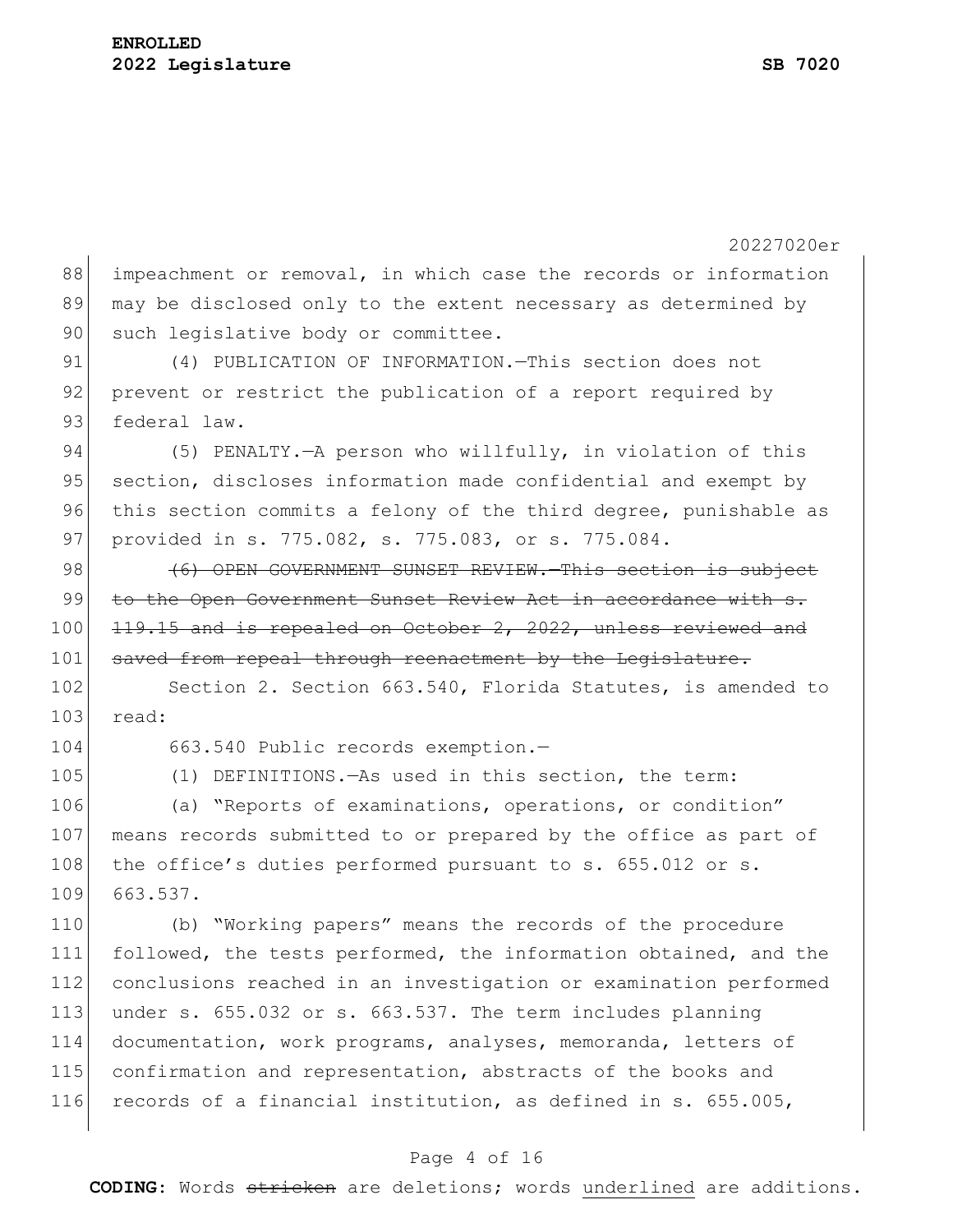117 and schedules or commentaries prepared or obtained in the course 118 of such investigation or examination.

119 (2) PUBLIC RECORDS EXEMPTION.—The following information 120 held by the office is confidential and exempt from s. 119.07(1) 121 and s. 24(a), Art. I of the State Constitution:

 (a) Any personal identifying information of the customers or prospective customers of an affiliated international trust entity which appears in the books and records of a qualified limited service affiliate or in records relating to reports of examinations, operations, or condition of a qualified limited 127 service affiliate, including working papers.

128 (b) Any portion of a list of names of the shareholders or 129 members of a qualified limited service affiliate.

 (c) Information received by the office from a person from another state or country or the Federal Government which is otherwise confidential or exempt pursuant to the laws of that 133 state or country or pursuant to federal law.

134 (3) AUTHORIZED RELEASE OF CONFIDENTIAL AND EXEMPT 135 INFORMATION.—Information made confidential and exempt under 136 subsection (2) may be disclosed by the office:

137 (a) To the authorized representative or representatives of 138 the qualified limited service affiliate under examination. The 139 authorized representative or representatives must be identified 140 in a resolution or by written consent of the board of directors, 141 if the qualified limited service affiliate is a corporation, or 142 of the managers, if the qualified limited service affiliate is a 143 limited liability company.

144 (b) To a fidelity insurance company, upon written consent 145 of the qualified limited service affiliate's board of directors,

### Page 5 of 16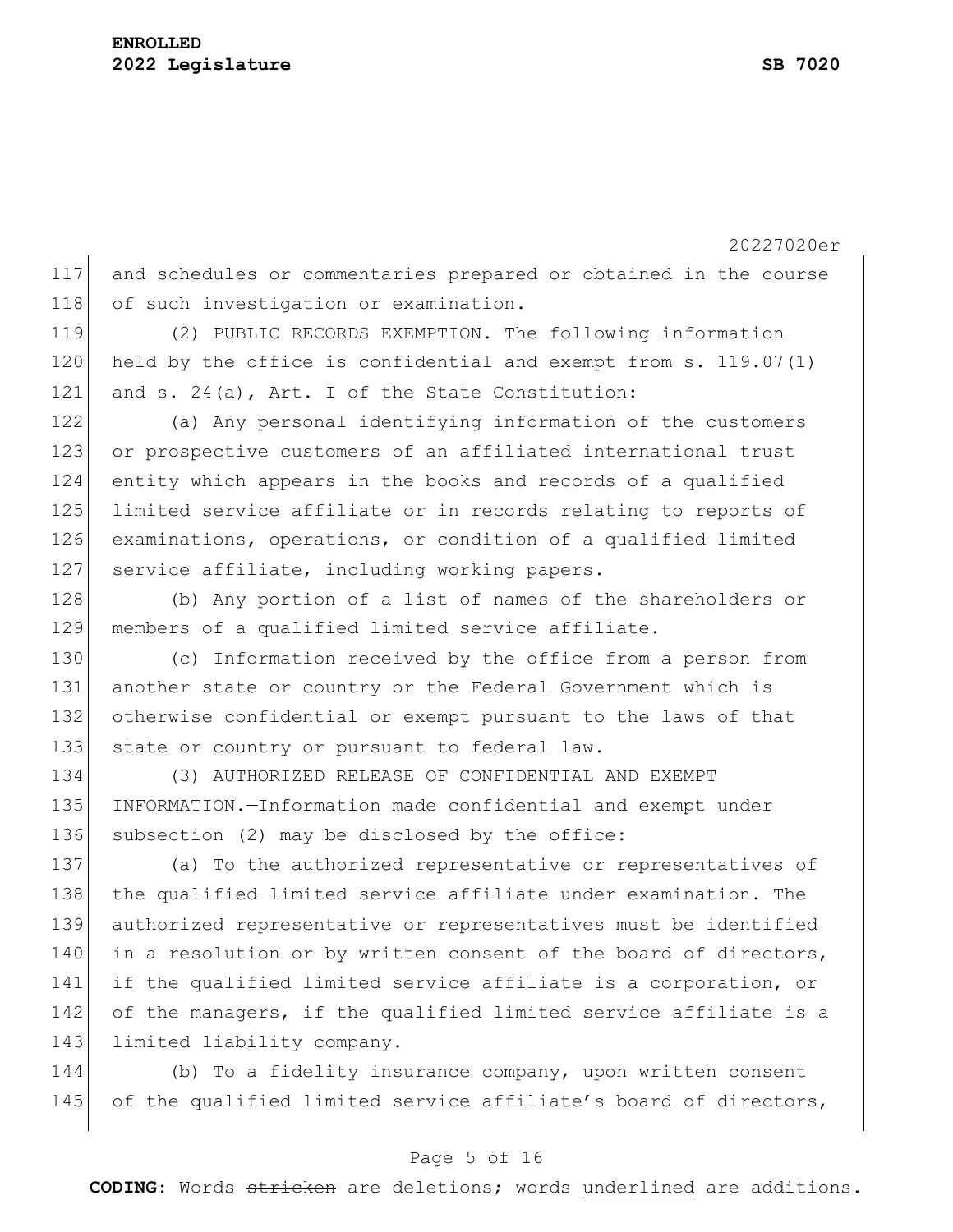146 if the qualified limited service affiliate is a corporation, or 147 of the managers, if the qualified limited service affiliate is a 148 limited liability company.

149 (c) To an independent auditor, upon written consent of the 150 qualified limited service affiliate's board of directors, if the 151 qualified limited service affiliate is a corporation, or of the 152 managers, if the qualified limited service affiliate is a 153 limited liability company.

154 (d) To the liquidator, receiver, or conservator for a 155 qualified limited service affiliate, if a liquidator, receiver, 156 or conservator is appointed. However, any portion of the 157 information which discloses the identity of a customer of the 158 affiliated international trust entity, or a shareholder or 159 member of the qualified limited service affiliate, must be 160 redacted by the office before releasing such portion to the 161 liquidator, receiver, or conservator.

162 (e) To a law enforcement agency in furtherance of the 163 agency's official duties and responsibilities.

164 (f) To the appropriate law enforcement or prosecutorial 165 agency for the purpose of reporting any suspected criminal 166 activity.

 (g) Pursuant to a legislative subpoena. A legislative body 168 or committee that receives records or information pursuant to such a subpoena must maintain the confidential status of the 170 records or information, except in a case involving the investigation of charges against a public official subject to impeachment or removal, in which case the records or information may be disclosed only to the extent necessary as determined by 174 such legislative body or committee.

### Page 6 of 16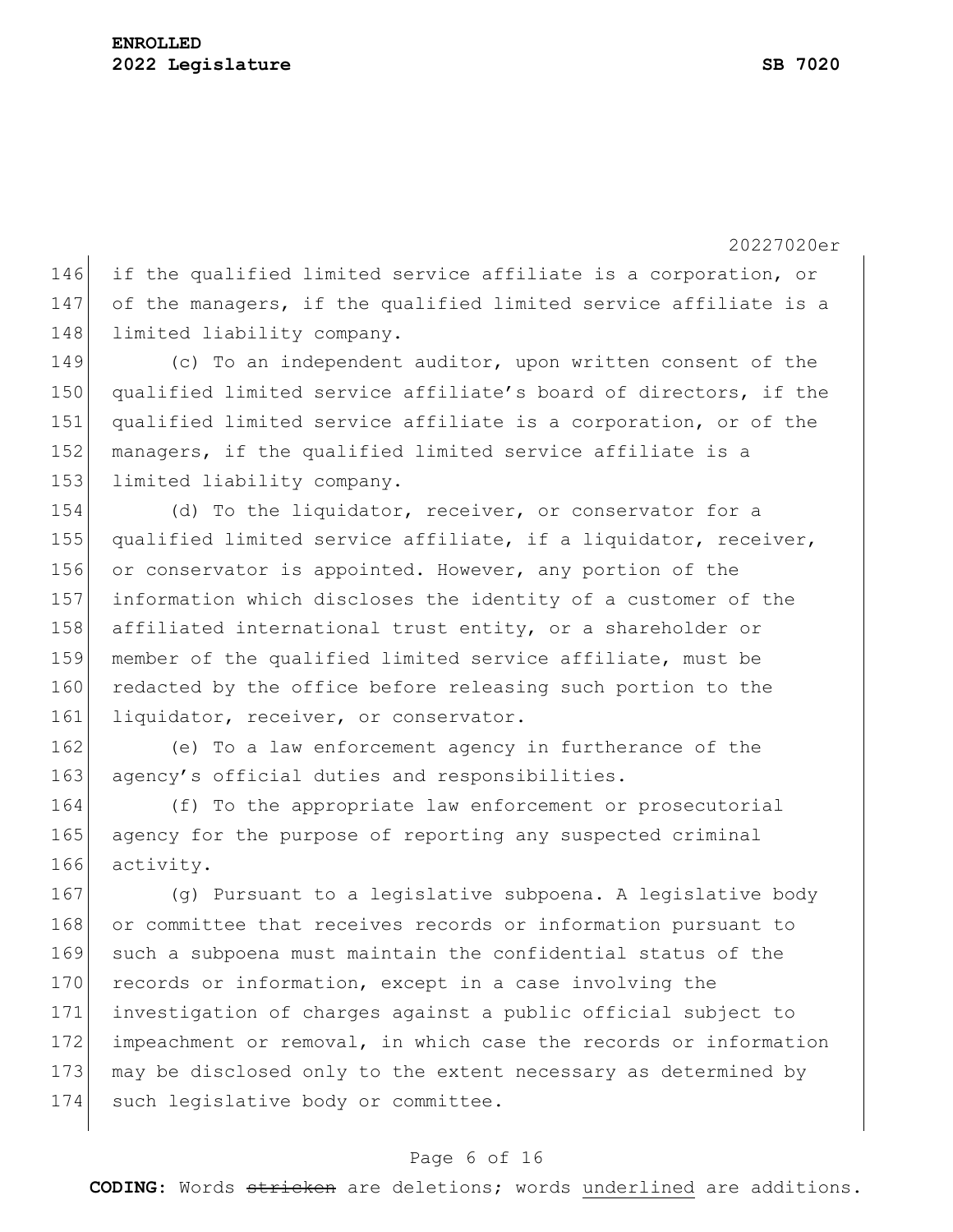175 (4) PUBLICATION OF INFORMATION.—This section does not 176 prevent or restrict the publication of a report required by 177 federal law.

178 (5) PENALTY.—A person who willfully, in violation of this 179 section, discloses information made confidential and exempt by 180 this section commits a felony of the third degree, punishable as 181 provided in s. 775.082, s. 775.083, or s. 775.084.

182 **(6)** OPEN GOVERNMENT SUNSET REVIEW. This section is subject 183 to the Open Government Sunset Review Act in accordance 184 119.15 and is repealed on October 2, 2022, unless reviewed and 185 saved from repeal through reenactment by the Legislature.

186 Section 3. Section 655.057, Florida Statutes, is amended to 187 read:

188 655.057 Records; limited restrictions upon public access.-

189 (1) Except as otherwise provided in this section and except 190 for such portions thereof which are otherwise public record, all 191 records and information relating to an investigation by the 192 office are confidential and exempt from s. 119.07(1) and s. 193  $24(a)$ , Art. I of the State Constitution until such investigation 194 is completed or ceases to be active. For purposes of this 195 subsection, an investigation is considered "active" while such 196 investigation is being conducted by the office with a 197 reasonable, good faith belief that it may lead to the filing of 198 administrative, civil, or criminal proceedings. An investigation 199 does not cease to be active if the office is proceeding with 200 reasonable dispatch, and there is a good faith belief that 201 action may be initiated by the office or other administrative or 202 law enforcement agency. After an investigation is completed or 203 ceases to be active, portions of the records relating to the

#### Page 7 of 16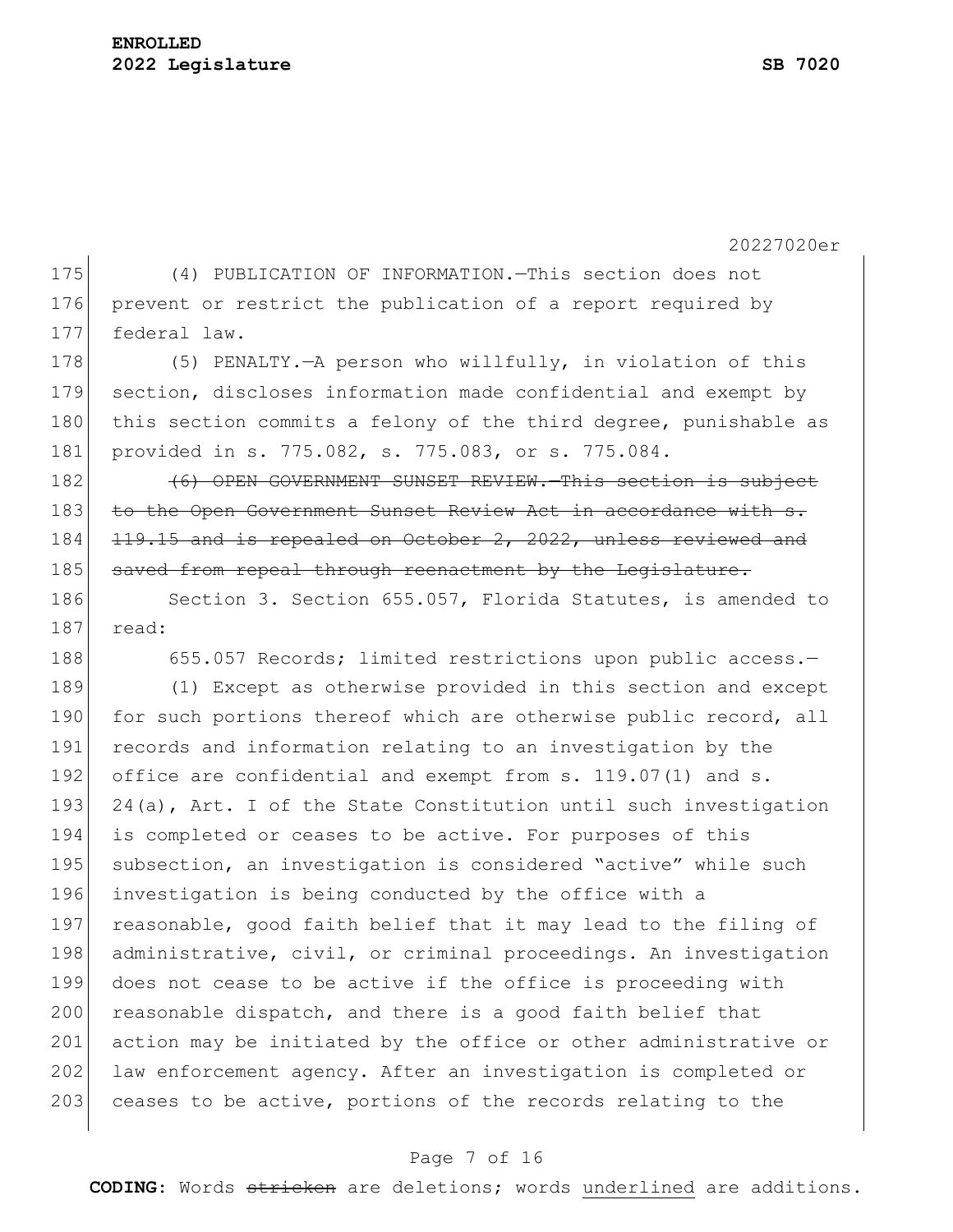|     | 20227020er                                                       |  |  |  |  |  |  |  |
|-----|------------------------------------------------------------------|--|--|--|--|--|--|--|
| 204 | investigation are confidential and exempt from s. 119.07(1) and  |  |  |  |  |  |  |  |
| 205 | s. 24(a), Art. I of the State Constitution to the extent that    |  |  |  |  |  |  |  |
| 206 | disclosure would:                                                |  |  |  |  |  |  |  |
| 207 | (a) Jeopardize the integrity of another active                   |  |  |  |  |  |  |  |
| 208 | investigation;                                                   |  |  |  |  |  |  |  |
| 209 | (b) Impair the safety and soundness of the financial             |  |  |  |  |  |  |  |
| 210 | institution;                                                     |  |  |  |  |  |  |  |
| 211 | (c) Reveal personal financial information;                       |  |  |  |  |  |  |  |
| 212 | (d) Reveal the identity of a confidential source;                |  |  |  |  |  |  |  |
| 213 | (e) Defame or cause unwarranted damage to the good name or       |  |  |  |  |  |  |  |
| 214 | reputation of an individual or jeopardize the safety of an       |  |  |  |  |  |  |  |
| 215 | individual; or                                                   |  |  |  |  |  |  |  |
| 216 | (f) Reveal investigative techniques or procedures.               |  |  |  |  |  |  |  |
| 217 | (2) Except as otherwise provided in this section and except      |  |  |  |  |  |  |  |
| 218 | for such portions thereof which are public record, reports of    |  |  |  |  |  |  |  |
| 219 | examinations, operations, or condition, including working        |  |  |  |  |  |  |  |
| 220 | papers, or portions thereof, prepared by, or for the use of, the |  |  |  |  |  |  |  |
| 221 | office or any state or federal agency responsible for the        |  |  |  |  |  |  |  |
| 222 | regulation or supervision of financial institutions in this      |  |  |  |  |  |  |  |
| 223 | state are confidential and exempt from s. 119.07(1) and s.       |  |  |  |  |  |  |  |
| 224 | 24(a), Art. I of the State Constitution. However, such reports   |  |  |  |  |  |  |  |
| 225 | or papers or portions thereof may be released to:                |  |  |  |  |  |  |  |
| 226 | (a) The financial institution under examination;                 |  |  |  |  |  |  |  |
| 227 | (b) Any holding company of which the financial institution       |  |  |  |  |  |  |  |
| 228 | is a subsidiary;                                                 |  |  |  |  |  |  |  |
| 229 | (c) Proposed purchasers if necessary to protect the              |  |  |  |  |  |  |  |
| 230 | continued financial viability of the financial institution, upon |  |  |  |  |  |  |  |
| 231 | prior approval by the board of directors of such institution;    |  |  |  |  |  |  |  |
| 232 | (d) Persons proposing in good faith to acquire a                 |  |  |  |  |  |  |  |
|     |                                                                  |  |  |  |  |  |  |  |

### Page 8 of 16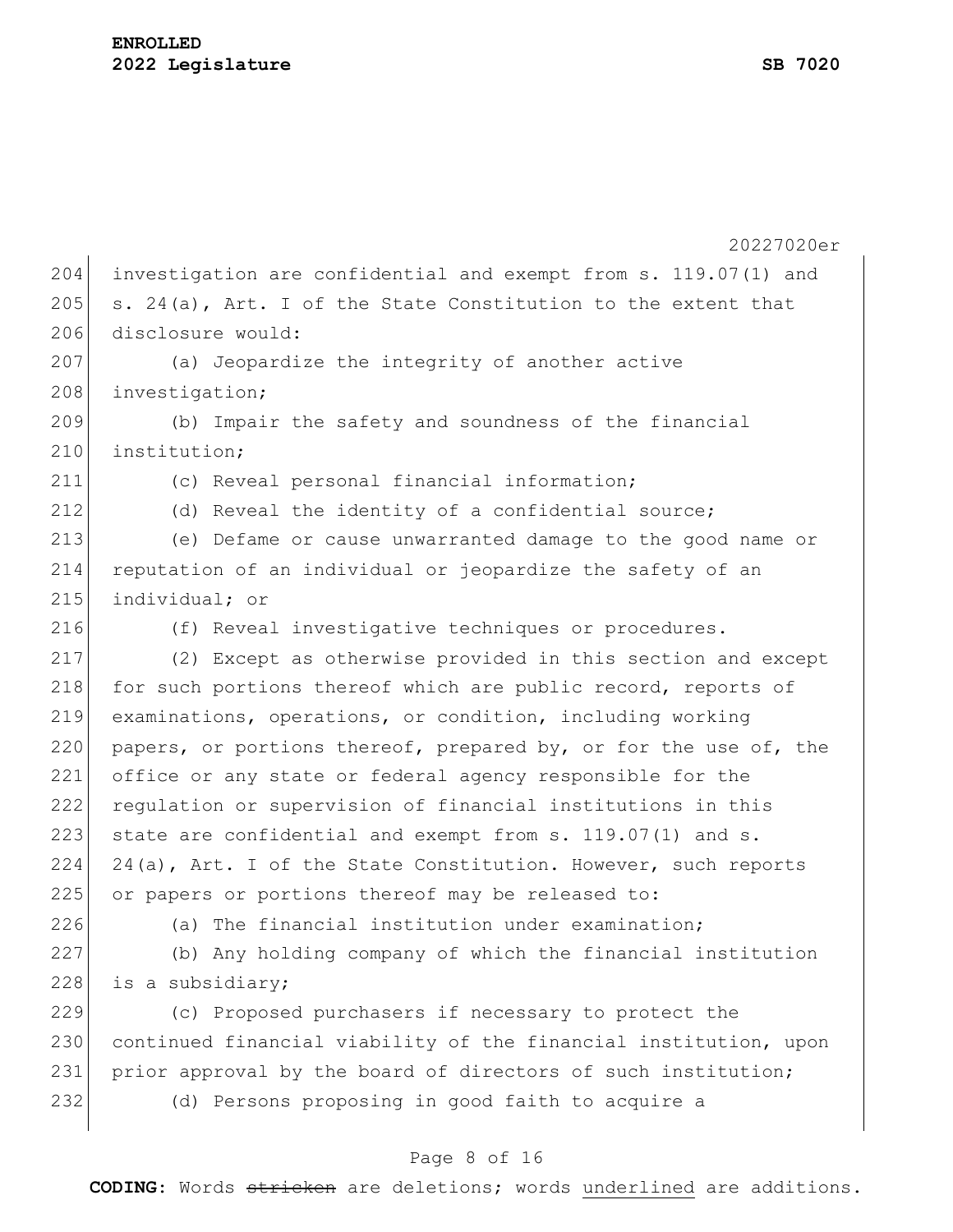255

20227020er

233 controlling interest in or to merge with the financial 234 institution, upon prior approval by the board of directors of 235 such financial institution;

236 (e) Any officer, director, committee member, employee, 237 attorney, auditor, or independent auditor officially connected 238 with the financial institution, holding company, proposed 239 purchaser, or person seeking to acquire a controlling interest 240 in or merge with the financial institution; or

241 (f) A fidelity insurance company, upon approval of the 242 financial institution's board of directors. However, a fidelity 243 insurance company may receive only that portion of an 244 examination report relating to a claim or investigation being 245 conducted by such fidelity insurance company.

246 (g) Examination, operation, or condition reports of a 247 financial institution shall be released by the office within 1 248 year after the appointment of a liquidator, receiver, or 249 conservator to the financial institution. However, any portion 250 of such reports which discloses the identities of depositors, 251 bondholders, members, borrowers, or stockholders, other than 252 directors, officers, or controlling stockholders of the 253 institution, shall remain confidential and exempt from s. 254 119.07(1) and s. 24(a), Art. I of the State Constitution.

256 Any confidential information or records obtained from the office 257 pursuant to this paragraph shall be maintained as confidential 258 and exempt from s.  $119.07(1)$  and s.  $24(a)$ , Art. I of the State 259 Constitution.

260 (3) Except as otherwise provided in this section and except 261 for those portions that are otherwise public record, after an

### Page 9 of 16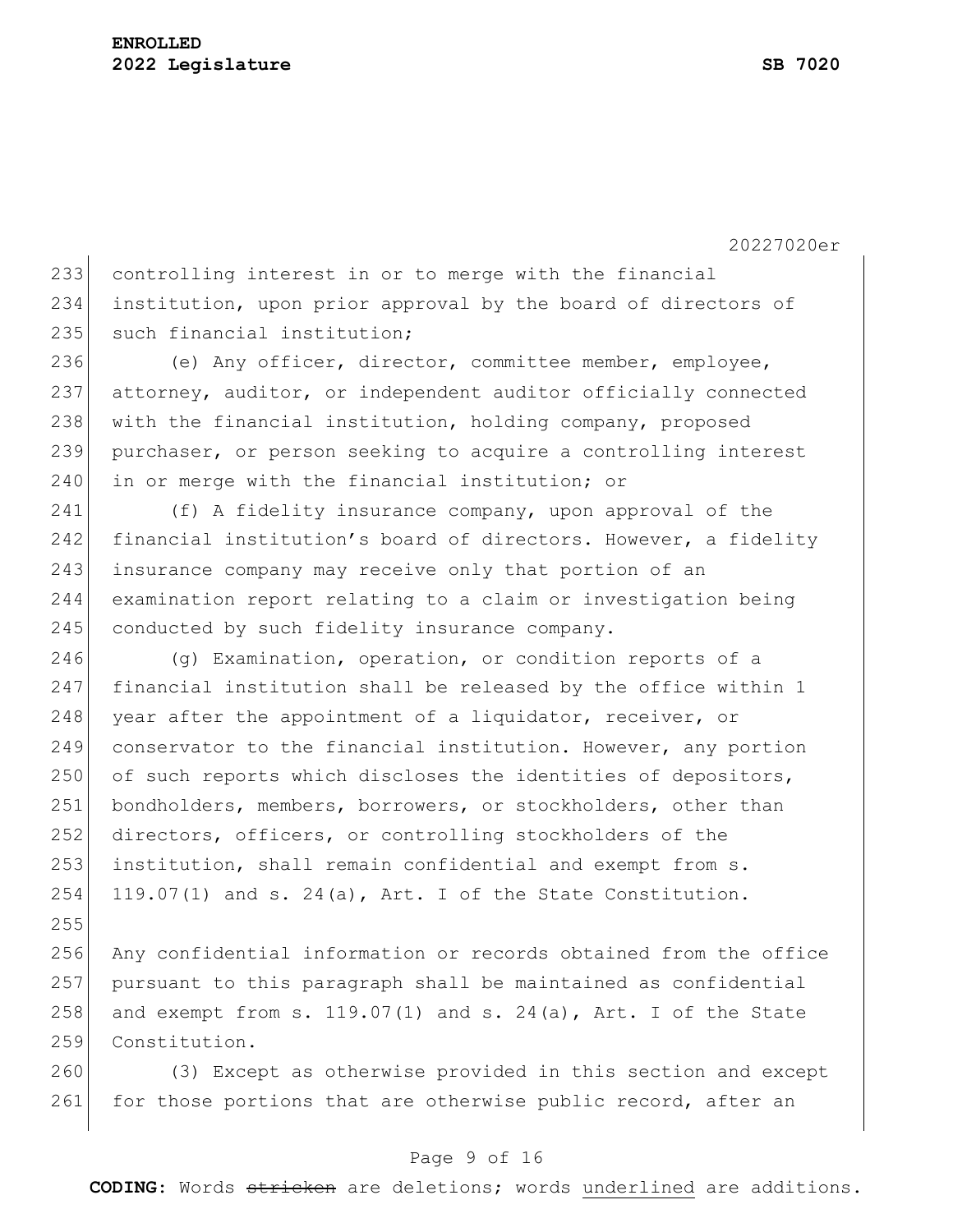|     | 20227020er                                                       |  |  |  |  |  |  |  |
|-----|------------------------------------------------------------------|--|--|--|--|--|--|--|
| 262 | investigation relating to an informal enforcement action is      |  |  |  |  |  |  |  |
| 263 | completed or ceases to be active, informal enforcement actions   |  |  |  |  |  |  |  |
| 264 | are confidential and exempt from s. 119.07(1) and s. 24(a), Art. |  |  |  |  |  |  |  |
| 265 | I of the State Constitution to the extent that disclosure would: |  |  |  |  |  |  |  |
| 266 | (a) Jeopardize the integrity of another active                   |  |  |  |  |  |  |  |
| 267 | investigation.                                                   |  |  |  |  |  |  |  |
| 268 | (b) Impair the safety and soundness of the financial             |  |  |  |  |  |  |  |
| 269 | institution.                                                     |  |  |  |  |  |  |  |
| 270 | (c) Reveal personal financial information.                       |  |  |  |  |  |  |  |
| 271 | (d) Reveal the identity of a confidential source.                |  |  |  |  |  |  |  |
| 272 | (e) Defame or cause unwarranted damage to the good name or       |  |  |  |  |  |  |  |
| 273 | reputation of an individual or jeopardize the safety of an       |  |  |  |  |  |  |  |
| 274 | individual.                                                      |  |  |  |  |  |  |  |
| 275 | (f) Reveal investigative techniques or procedures.               |  |  |  |  |  |  |  |
| 276 | (4) Except as otherwise provided in this section and except      |  |  |  |  |  |  |  |
| 277 | for those portions that are otherwise public record, trade       |  |  |  |  |  |  |  |
| 278 | secrets as defined in s. 688.002 which comply with s. 655.0591   |  |  |  |  |  |  |  |
| 279 | and which are held by the office in accordance with its          |  |  |  |  |  |  |  |
| 280 | statutory duties with respect to the financial institutions      |  |  |  |  |  |  |  |
| 281 | codes are confidential and exempt from s. 119.07(1) and s.       |  |  |  |  |  |  |  |
| 282 | 24(a), Art. I of the State Constitution.                         |  |  |  |  |  |  |  |
| 283 | (5) This section does not prevent or restrict:                   |  |  |  |  |  |  |  |
| 284 | (a) Publishing reports that are required to be submitted to      |  |  |  |  |  |  |  |
| 285 | the office pursuant to s. $655.045(2)$ or required by applicable |  |  |  |  |  |  |  |
| 286 | federal statutes or regulations to be published.                 |  |  |  |  |  |  |  |
| 287 | (b) Furnishing records or information to any other state,        |  |  |  |  |  |  |  |
| 288 | federal, or foreign agency responsible for the regulation or     |  |  |  |  |  |  |  |
| 289 | supervision of financial institutions.                           |  |  |  |  |  |  |  |
| 290 | (c) Disclosing or publishing summaries of the condition of       |  |  |  |  |  |  |  |

# Page 10 of 16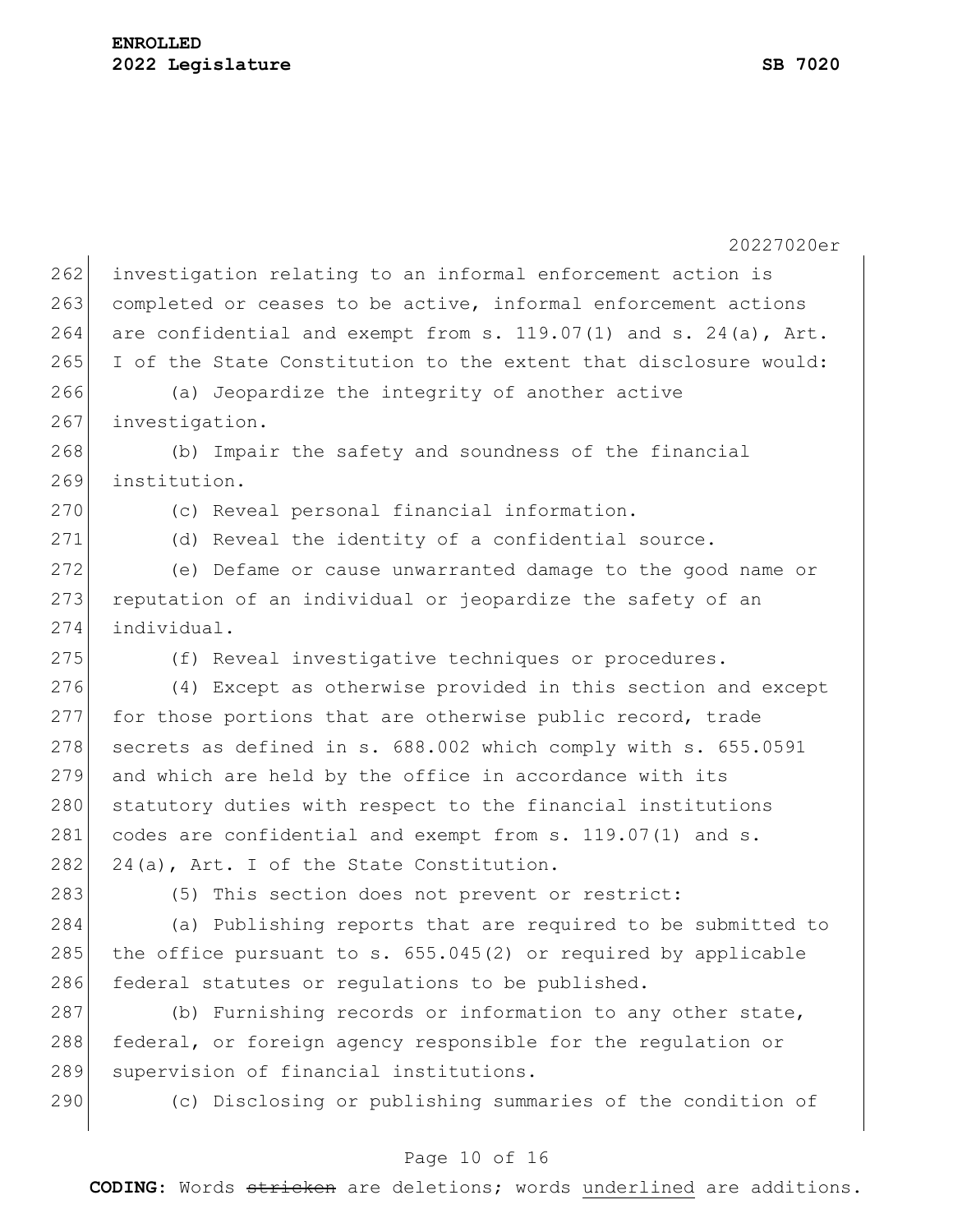20227020er

 financial institutions and general economic and similar 292 statistics and data, provided that the identity of a particular 293 financial institution is not disclosed.

294 (d) Reporting any suspected criminal activity, with 295 supporting documents and information, to appropriate law 296 enforcement and prosecutorial agencies.

 (e) Furnishing information upon request to the Chief Financial Officer or the Division of Treasury of the Department of Financial Services regarding the financial condition of any 300 financial institution that is, or has applied to be, designated 301 as a qualified public depository pursuant to chapter 280.

 (f) Furnishing information to Federal Home Loan Banks regarding its member institutions pursuant to an information sharing agreement between the Federal Home Loan Banks and the office.

 Any confidential information or records obtained from the office pursuant to this subsection shall be maintained as confidential 309 and exempt from s.  $119.07(1)$  and s.  $24(a)$ , Art. I of the State Constitution.

 (6)(a) Orders of courts or of administrative law judges for the production of confidential records or information must provide for inspection in camera by the court or the administrative law judge. After the court or administrative law judge determines that the documents requested are relevant or would likely lead to the discovery of admissible evidence and that the information sought is not otherwise reasonably available from other sources, the documents shall be subject to further orders by the court or the administrative law judge to

### Page 11 of 16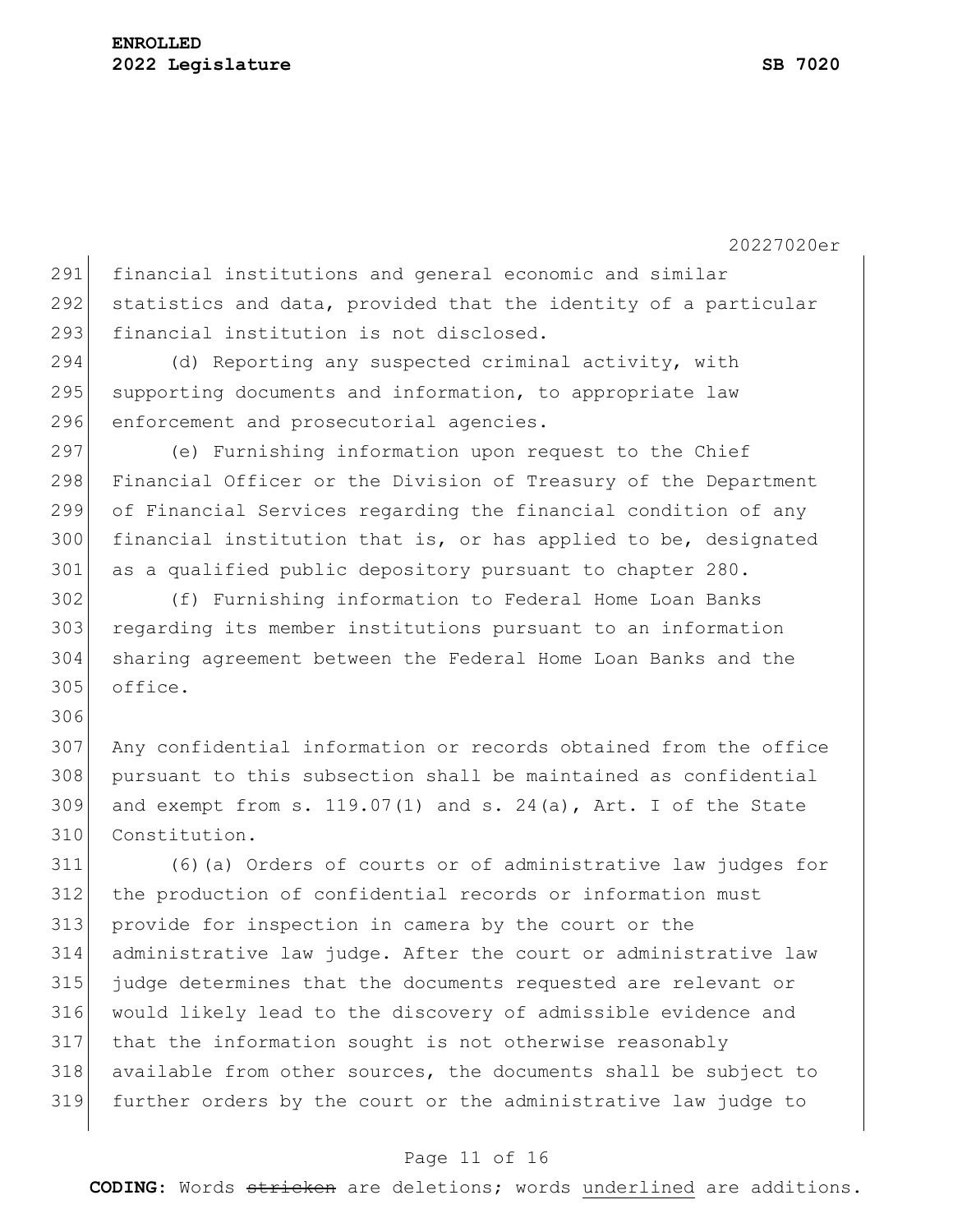320 protect the confidentiality thereof. An order directing the release of information is immediately reviewable, and a petition by the office for review of such order automatically stays further proceedings in the trial court or the administrative hearing until the disposition of such petition by the reviewing 325 court. If any other party files such a petition for review, it operates as a stay of such proceedings only upon order of the 327 reviewing court.

 (b) Confidential records and information furnished pursuant to a legislative subpoena shall be kept confidential by the 330 legislative body or committee that received the records or information. However, in a case involving investigation of charges against a public official subject to impeachment or removal, disclosure of such information shall be only to the extent necessary as determined by the legislative body or committee.

 (c) Documents, statements, books, records, and any other information provided to the office by any person pursuant to an investigation, examination, or other supervisory activity by the office are not considered a waiver of any privilege or other legal right in an administrative or legal proceeding in which 341 the office is not a party.

 (7) Every credit union and mutual association shall maintain full and correct records of the names and residences of all the members of the credit union or mutual association in the principal office where its business is transacted. Such records are subject to inspection by all members of the credit union or mutual association, and the officers authorized to assess taxes 348 under state authority, during normal business hours. No member

#### Page 12 of 16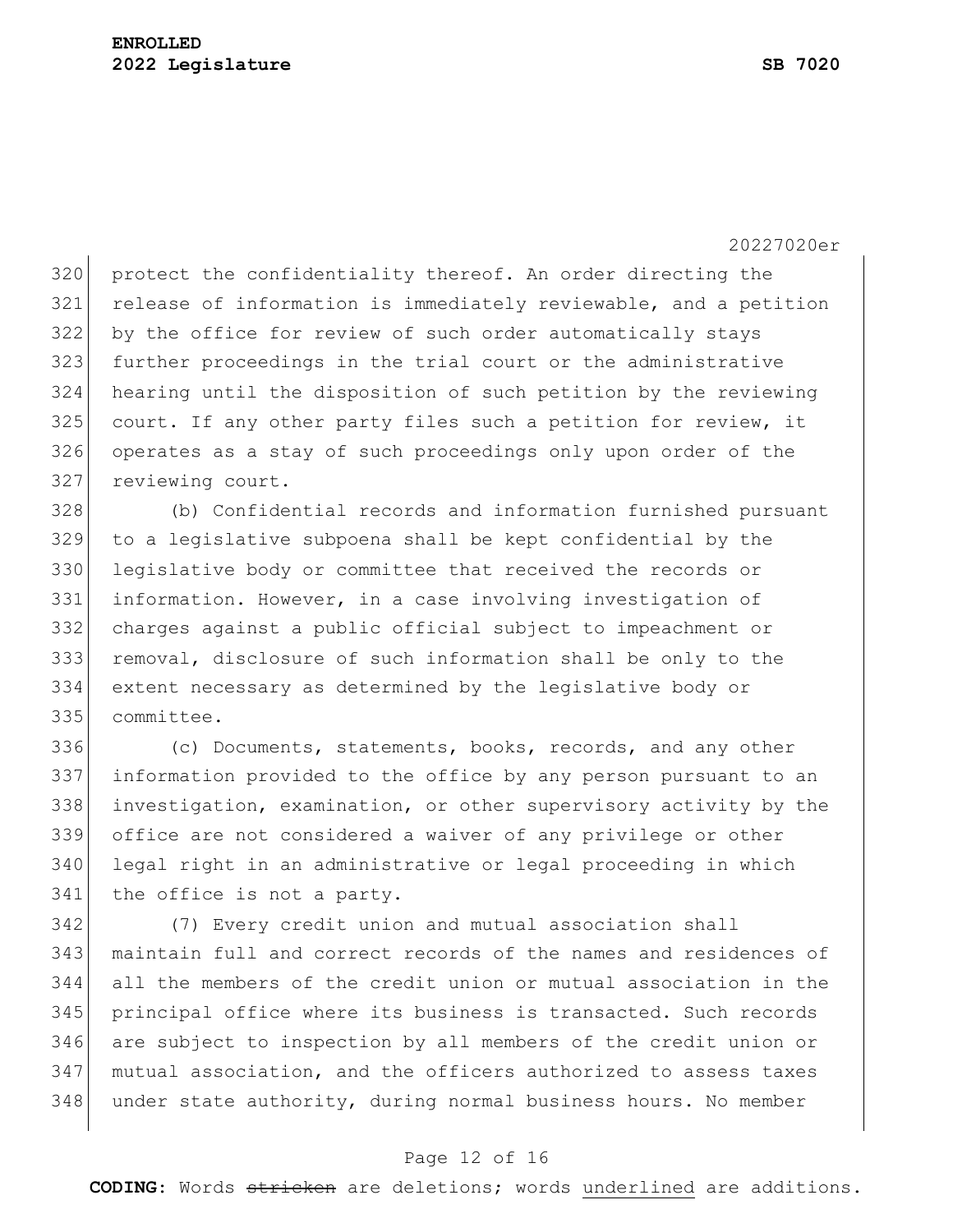or any other person has the right to copy the membership records for any purpose other than in the course of business of the 351 credit union or mutual association, as authorized by the office or the board of directors of the credit union or mutual association. A current list of members shall be made available to the office's examiners for their inspection and, upon the request of the office, shall be submitted to the office. Except as otherwise provided in this subsection, the list of the members of the credit union or mutual association is confidential and exempt from s. 119.07(1).

 (8) Every bank, trust company, and stock association shall maintain, in the principal office where its business is transacted, full and complete records of the names and residences of all the shareholders of the bank, trust company, or stock association and the number of shares held by each. Such records are subject to the inspection of all the shareholders of the bank, trust company, or stock association, and the officers authorized to assess taxes under state authority, during normal business hours. No shareholder or any other person has the right to copy the shareholder records for any purpose other than in 369 the course of business of the bank, the trust company, or the 370 stock association, as authorized by the office or the board of directors of the bank, the trust company, or the stock association. A current list of shareholders shall be made available to the office's examiners for their inspection and, upon the request of the office, shall be submitted to the office. Except as otherwise provided in this subsection, any portion of this list which reveals the identities of the shareholders is confidential and exempt from s. 119.07(1).

### Page 13 of 16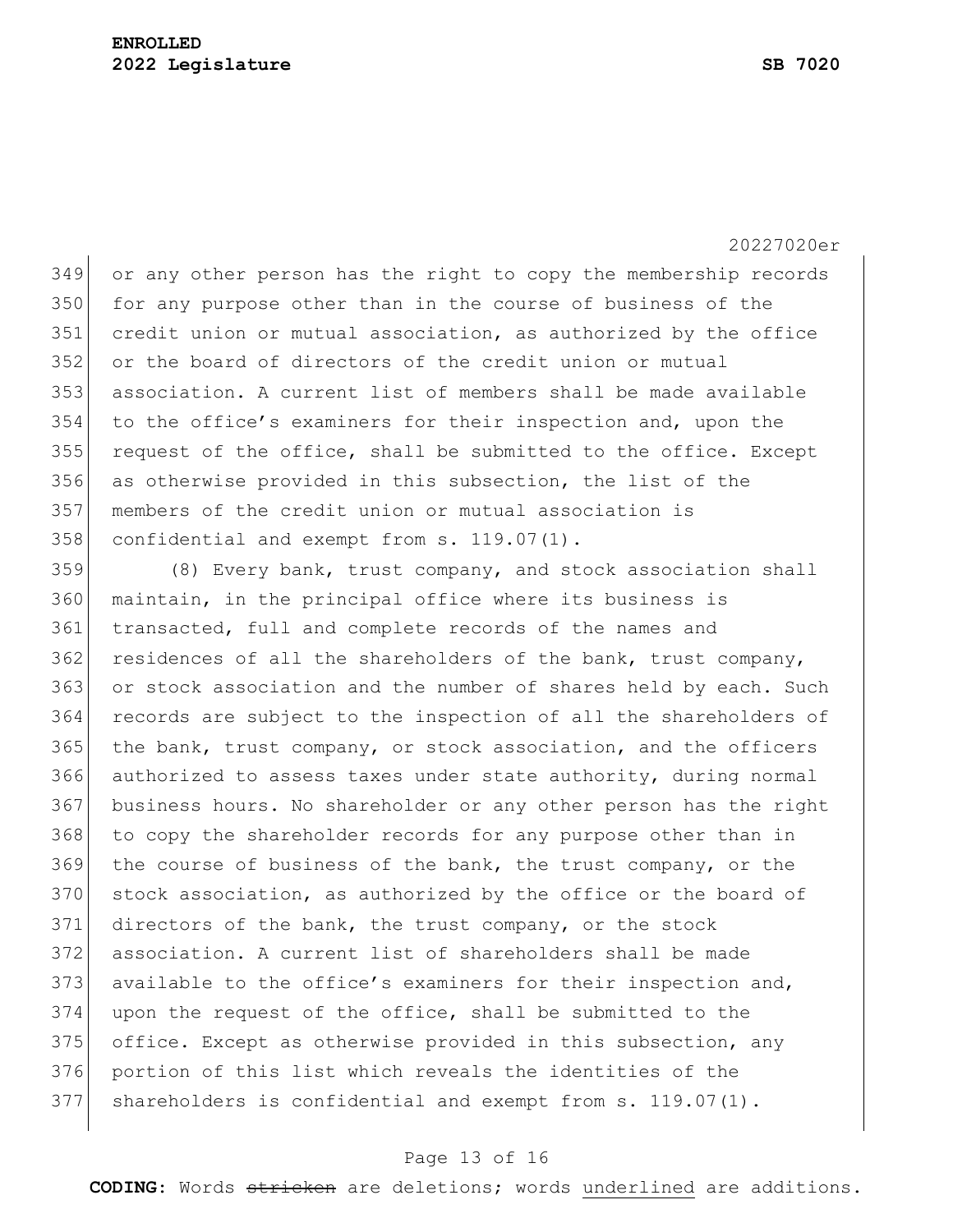378 (9) Materials supplied to the office or to employees of any 379 financial institution by other state or federal governmental 380 agencies remain the property of the submitting agency or the 381 corporation, and any document request must be made to the 382 appropriate agency. Any confidential documents supplied to the 383 office or to employees of any financial institution by other 384 state or federal governmental agencies are confidential and 385 exempt from s. 119.07(1) and s. 24(a), Art. I of the State 386 Constitution. Such information shall be made public only with 387 the consent of such agency or the corporation.

 (10) Examination reports, investigatory records, applications, and related information compiled by the office, or photographic copies thereof, shall be retained by the office for at least 10 years.

 (11) A copy of any document on file with the office which is certified by the office as being a true copy may be introduced in evidence as if it were the original. The commission shall establish a schedule of fees for preparing true copies of documents.

397 (12) For purposes of this section, the term:

398 (a) "Examination report" means records submitted to or 399 prepared by the office as part of the office's duties performed 400 pursuant to s. 655.012 or s. 655.045(1).

401 (b) "Informal enforcement action" means a board resolution, 402 a document of resolution, or an agreement in writing between the 403 office and a financial institution which:

404 1. The office imposes on an institution when the office 405 considers the administrative enforcement quidelines in s. 406 655.031 and determines that a formal enforcement action is not

### Page 14 of 16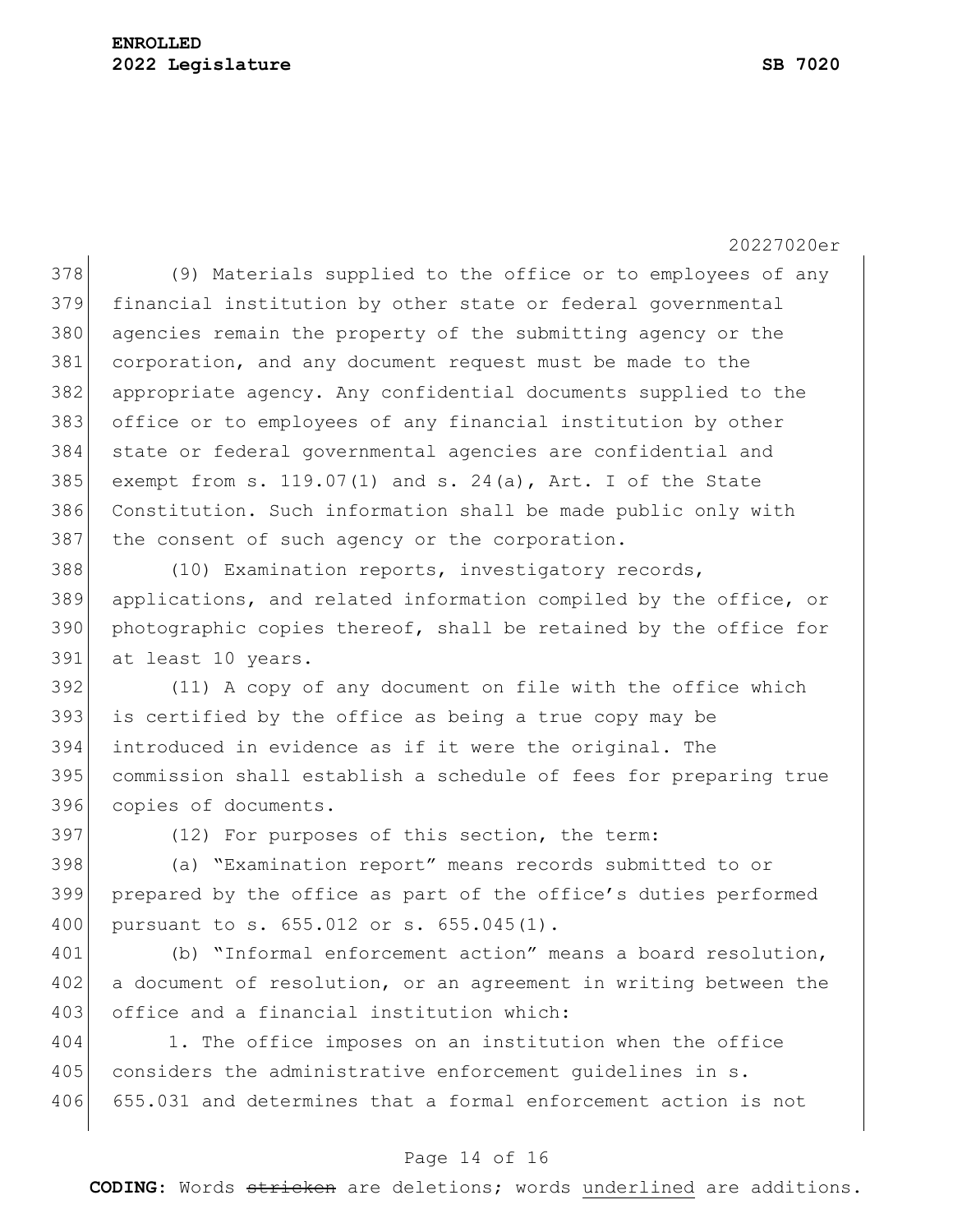20227020er  $407$  an appropriate administrative remedy; 408 2. Sets forth a program of corrective action to address one 409 or more safety and soundness deficiencies and violations of law 410 or rule at the institution: and 411 3. Is not subject to enforcement by imposition of an 412 administrative fine pursuant to s. 655.041. 413 (c) "Personal financial information" means: 414 1. Information relating to the existence, nature, source, 415 or amount of a person's personal income, expenses, or debt. 416 2. Information relating to a person's financial 417 transactions of any kind. 418 3. Information relating to the existence, identification, 419 nature, or value of a person's assets, liabilities, or net 420 worth. 421 (d) "Working papers" means the records of the procedures 422 followed, the tests performed, the information obtained, and the 423 conclusions reached in an examination or investigation performed 424 under s. 655.032 or s. 655.045. Working papers include planning 425 documentation, work programs, analyses, memoranda, letters of 426 confirmation and representation, abstracts of the books and 427 records of a financial institution as defined in s.  $655.005(1)$ , 428 and schedules or commentaries prepared or obtained in the course 429 of such examination or investigation. 430 (13) A person who willfully discloses information made

431 confidential by this section commits a felony of the third 432 degree, punishable as provided in s. 775.082, s. 775.083, or s. 433 775.084.

434  $(14)$  Subsections  $(1)$ ,  $(2)$ ,  $(5)$ , and  $(9)$  are subject to the 435 | Open Government Sunset Review Act in accordance with s. 119.

### Page 15 of 16